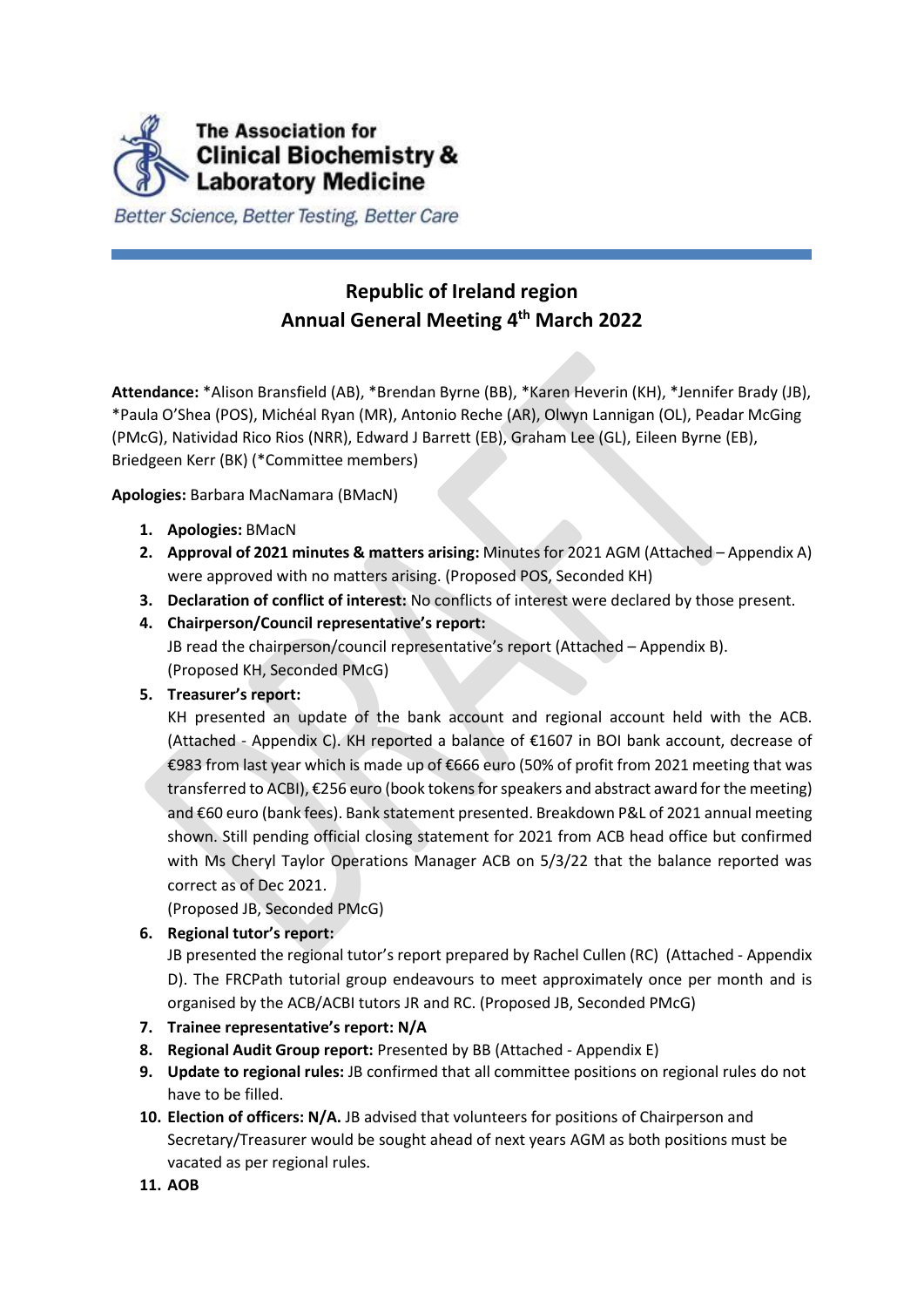#### **Appendix A. 2021 AGM minutes**

#### **Annual General Meeting 29th Jan 2021**

**Attendance:** \*Alison Bransfield (AB), \*Brendan Byrne (BB), \*Karen Heverin (KH), \*Janice Reeve (JR), \*Jennifer Brady (JB), \*Michéal Ryan (MR), Sean Costelloe (SC), Barbara McNamara (BMcN), Antonio Reche (AR), Ciara Cunning (CC), Edward J Barrett (EB), Graham Lee (GL), David Green (DG), Heloise Tarrant (HT), Maria Fitzgibbon (MF), Natividad Rico Rios (NRR), Ophelia Blake (OB), Olwyn Lannigan (OL), Peadar McGing (PMcG), Ruth Cullen (RC), Ruth O'Kelly (RO'K)

\*Committee members

- **12. Apologies:** None received.
- **13. Approval of 2020 minutes & matters arising:** Minutes for 2020 AGM (Attached Appendix A) were approved with no matters arising.
- **14. Declaration of conflict of interest:** No conflicts of interest were declared by those present.
- **15. Chairperson/Council representative's report:**

JB read the chairperson/council representative's report (Attached – Appendix B). Once again, the difference in benefits received by members in ROI compared with UK was raised as JB discussed with Jane Pritchard, no update from ACB. (Proposed PMcG, Seconded OB)

**16. Treasurer's report:** KH presented an update of the bank account and region account held with the ACB. (Attached - Appendix C). KH thanked AB and SC for assistance in transfer of signatures to KH and JB for respective roles. KH added that significant update to accounts made with online 365 banking access granted. Further collaboration required with ACB offices to reconcile regional BOI bank account and ACB account pending closure of meeting and splitting of profits with ACBI as agreed. (Proposed JB, Seconded SC)

#### **17. Regional tutor's report:**

Rachel Cullen prepared the regional tutor's report (Attached - Appendix D). The FRCPath tutorial group continues to meet approximately once per month and is organised by the ACB RoI tutor JR and ACBI tutors JR and RC. (Proposed KH, Seconded GL)

**Trainee representative's report:** MR presented the trainee representative's report - see attached (Appendix E). (Proposed JB, Seconded HT)

**18. Election of officers:** The following positions were elected:

Trainee Representative: MR replaced by BMCN (Proposed KH, Seconded AB) Change to the role of trainee representative was agreed by ACB RoI committee and ACBI council, both roles held by same trainee.

- **19. AOB**
	- GL raised the issue surrounding the scheduling of the FiLM/FOCUS training day having to be rescheduled due to a clash with the FRCPath exam dates which have been released.
	- PMcG highlighted the bursary opportunity provided by the ACBI to attend the FOCUS virtual conference in 2021 would still accept submissions by members.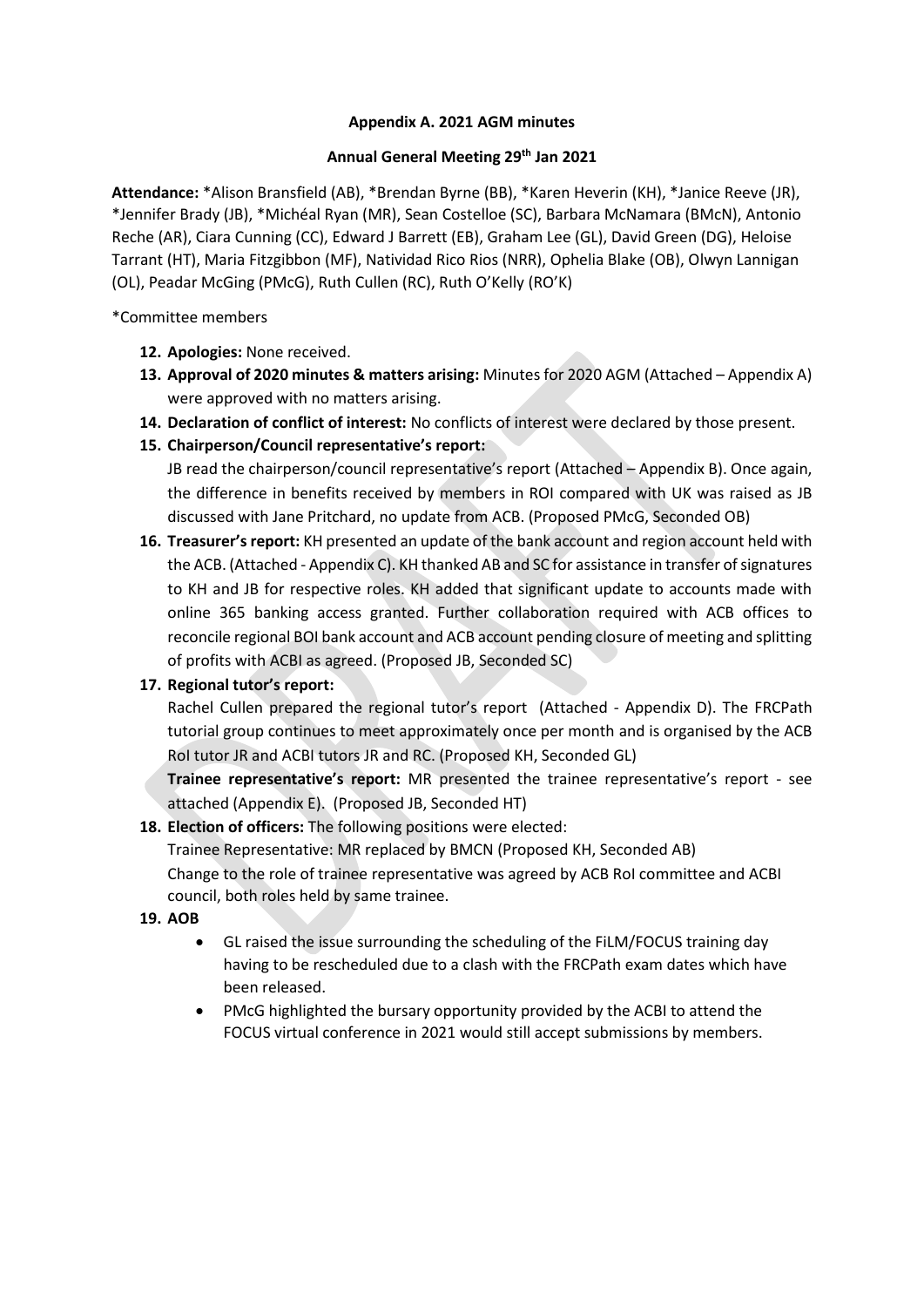**Appendix B**



Annual Report – [04/03/2022]

[Dr Jennifer Brady] [ACB ROI region [Dr Jennifer Brady] [ACB ROI region Chair]

Better Science, Better Testing, Better Care

# **Republic of Ireland Regional Report for 2021**

The ACB Republic of Ireland regional committee met 4 times in 2021 in addition to the AGM. Main topics discussed were updates from Council, audit activity and the organisation of today's scientific meeting. The committee comprises myself as chair, Karen Heverin (secretary/treasurer), Barbara MacNamara (trainee rep), Janice Reeve (tutor, on maternity leave since June 2021), Brendan Byrne (Audit/ordinary member), Alison Bransfield (ordinary member), Paula O'Shea (ACBI rep). I would like to thank the committee members who have continued to give their time generously to the regional committee once again last year. A number of people will see their term end next year and cannot serve a second term in the same role. We will be looking for some fresh faces for the regional committee and will be seeking interested people later in the year.

*ACB ROI Regional Scientific Meeting 2021*. The 2021 scientific meeting was held on 29<sup>th</sup> January 2021 as a virtual joint event with the ACBI due to the Covid-19 pandemic. The meeting registration, virtual platform and post meeting CPD certificates were handled by the ACB office. There were over 70 attendees from across the UK and Ireland. The profit from the meeting was divided between ACB and ACBI. The theme of the meeting was 'The new normal' with talks focusing on how laboratories have adapted to the Covid-19 pandemic. A member's paper section received a number of excellent abstracts and the prize was won by Ms Ruth Cullen. Overall the meeting was a great success.

*Membership in the region.* There are currently 56 members in the region.

*Workforce*. One member retired in 2021. A principal biochemist was appointed in Cork University Hospital. A Consultant Clinical Biochemist was appointed at the Mater hospital. A senior biochemist was appointed in the national drug treatment centre. A basic grade biochemist was appointed in St Vincent's hospital. Locum basic grade positions were appointed at the Mater and Children's Health Ireland at Temple St. A principal biochemist post was lost at Beaumont hospital.

Establishing a Clinical Biochemistry registration board remains a significant goal for clinical biochemists in Ireland and efforts are being made by the ACBI to expedite this process, however as yet there is no commitment on a timeframe to open a registration board. A National review of the strategic direction of laboratory services in the Republic of Ireland is due to commence in 2022 and clinical biochemists will be represented by ACBI at that forum.

*Member activities*. Members have continued to contribute to national and international organisations, committees and events including the Association of Clinical Biochemists in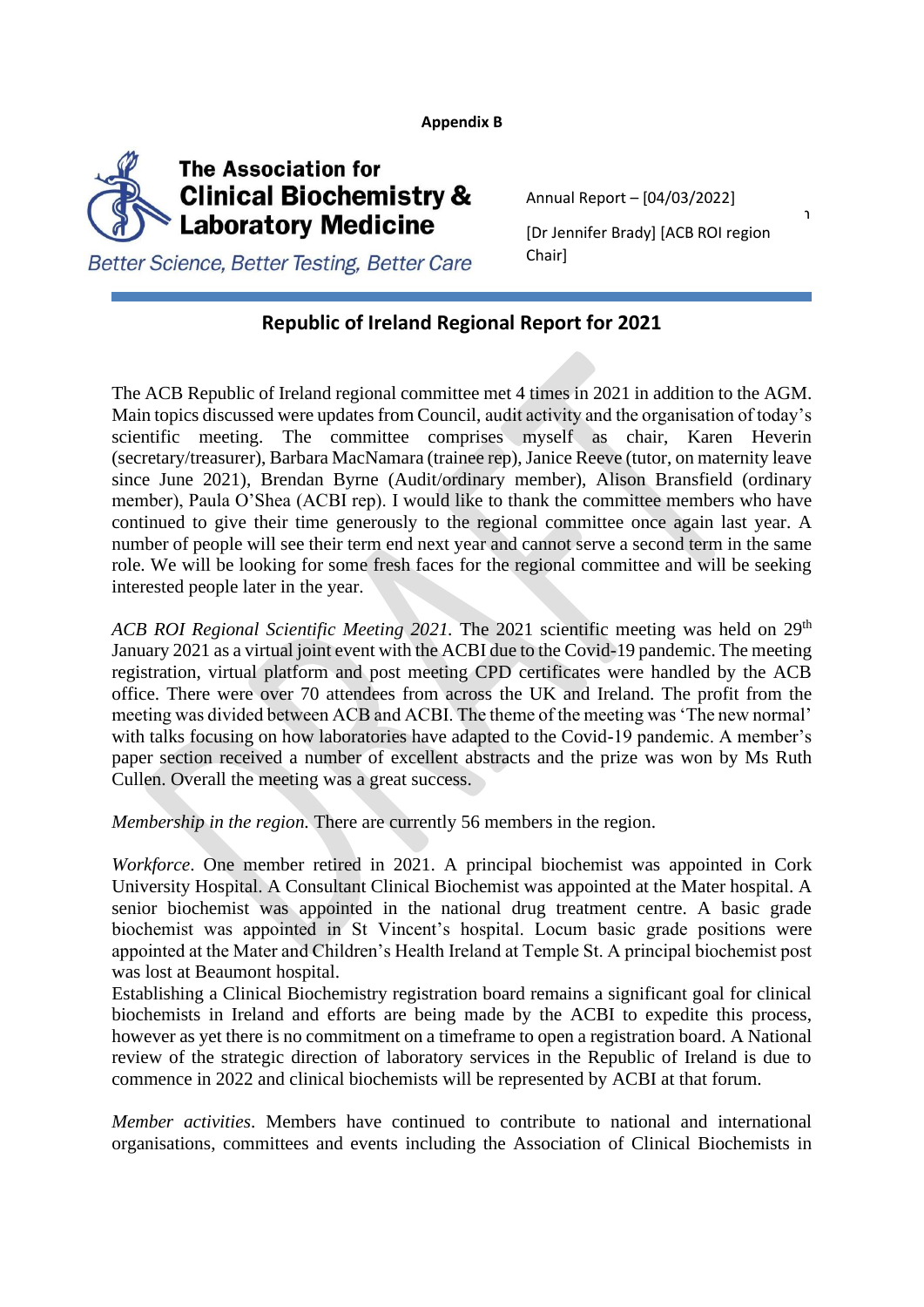Ireland (ACBI), Irish Endocrine Society, Irish National Accreditation Board, Irish External Quality Assurance Scheme and UK NEQAS.

We have members on various clinical and scientific working groups within the ACB, RCPath, EFLM (Pre-analytical Phase: Dr Seán Costelloe, Register: Navidad Rico Rios, Distance education and e-learning: Dr Graham Lee) and IFCC (IFCC Committee on Point of Care testing corresponding member: Ruth O'Kelly).

Members have been involved in the following committees and working groups

- Irish National Cancer Control Programme
- HSE guideline development groups, including a national guideline for laboratory testing of BNP/NT-proBNP and updated GTD guidelines
- HIQA review of the national newborn bloodspot screening programme
- National Office of Clinical Audit -feasibility study for a national clinical audit of paediatric type 1 diabetes

*Publications*. This year members in the region have once again excelled and published in peer reviewed journals including the Annals of Clinical Biochemistry, CCLM, the Journal of Clinical Medicine, The Irish Journal of Medical Science, The Journal of Paediatric Endocrinology and Metabolism, the British Journal of Nutrition, the Journal of Clinical Pathology, Osteoporosis International and Clinical Endocrinology, demonstrating the wide range of research interest and expertise within the profession.

#### *Education*

The first class of the new MSc in Clinical and Diagnostic Biochemistry graduated in September 2021. There were 11 graduates. ACB members both within the region and beyond have provided significant lecture and tutorial content and facilitated clinical placements, research projects for this course and were instrumental in its success. 3 of these graduates are currently employed in Irish hospital laboratories in permanent or temporary positions. The remainder have gone to positions outside of the Irish laboratory service (including into academia) due to the failure to provide training posts despite significant lobbying from ACBI for this.

*Examinations*. In 2021 two members passed part 1 FRCPath. There are currently 10 trainees in the ACBI postgraduate level training programme which includes a completion of a logbook, annual assessment and the tutorial programme which is organised by the ACBI tutor Rachel Cullen and ACB tutor Dr Janice Reeve. Dr Reeve has been on maternity leave since June 2021. Currently 10 trainees are enrolled in this programme (currently 5 preparing for part 1 and 5 preparing for part 2).

*ACB/ACBI Audit Group*. Dr Brendan Byrne leads the audit group for the region. A survey was prepared on pre-analytical scenarios and will be distributed in early 2022.

Finally, once again despite the continued challenges of the last year, with a criminal cyberattack targeting our health information systems and crippling many laboratories for weeks, in addition to the ongoing Covid pandemic, our members have managed to continue with the many activities outlined above which is a testament to the dedication and professionalism of our members.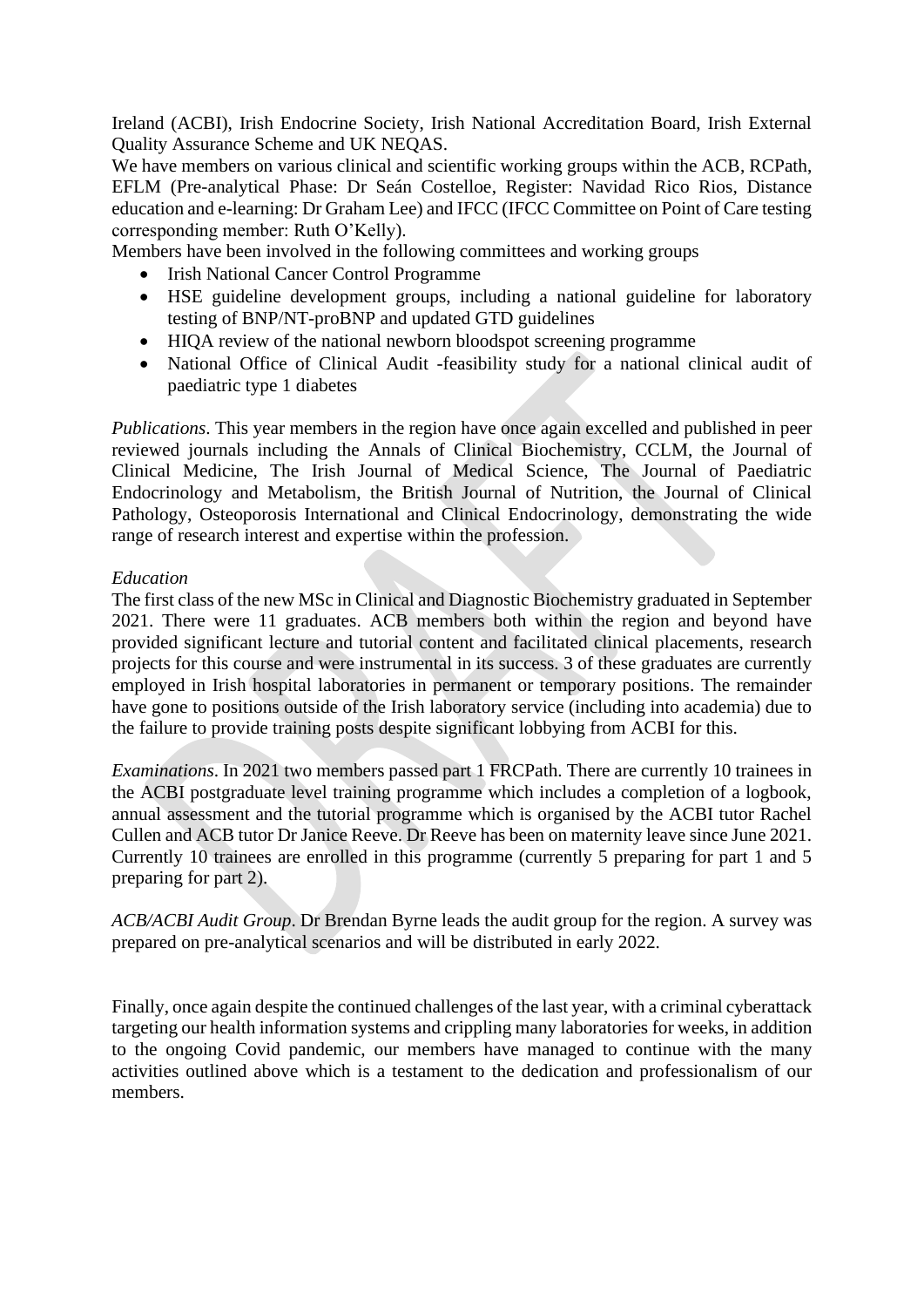

Council Report – [04.03.2022]

[Dr Jennifer Brady] [Chair ACB ROI region]

Better Science, Better Testing, Better Care

## **ACB Republic of Ireland Region Report from ACB Council for 2021**

This report is based on minutes from the 225, 226, 227<sup>th</sup> meetings of the ACB Council held on 31<sup>st</sup> March and 7th September and 25<sup>th</sup> November respectively. I attended all meetings by video conferencing.

## **Highlights from 2021**

### **Reports from President – highlights**

- Dr Bernie Croal succeeded Prof Neil Anderson as ACB president in July 2021.
- Build back with labs initiative: this is Dr Croal's concept to maximise opportunities for laboratories to lead healthcare reforms. The aim is to involve and promote laboratories in the 'rebuilding' of the health service post the pandemic. It will focus on areas such as Long Covid, POCT, demand management (also driven by the shortage of blood tubes), communication, lobbying. This will be facilitated by a section of the ACB website with resources that labs can use eg sharing best practice, business cases to bid for available funding, and engagement with relevant stakeholders eg RCPath, IBMS.
- The GIRFT Pathology report was published in September and has been widely publicised and discussed.
- Labtestsonline has been bought be a private company. ACB retain intellectual property for the UK site and will work to maintain a version in the UK, the current agreement expire at the end of this year and until then the site is still working
- There is a potential name change of 'chemical pathology' in the medical curriculum although not in the immediate future
- Rebranding of ACB (including a name change) is being considered to make the organisation more inclusive of non-biochemistry disciplines.

### **Report from chief executive (Jane Pritchard)**

- Strategic principles of the organisation include integrated working towards a common vision, reduce duplication, diversify funding sources (membership subscriptions alone will not fully fund our activities), have greater impact, transparency, improve value of membership and invest in growth. These principles were devised and embedded (eg office resources, IT) over the first year of Jane's time at ACB and are now being implemented.
- A regional consultation took place to inform plans to ensure regions operate in a consistent way, share good practices between regions and reflect the ACB strategy.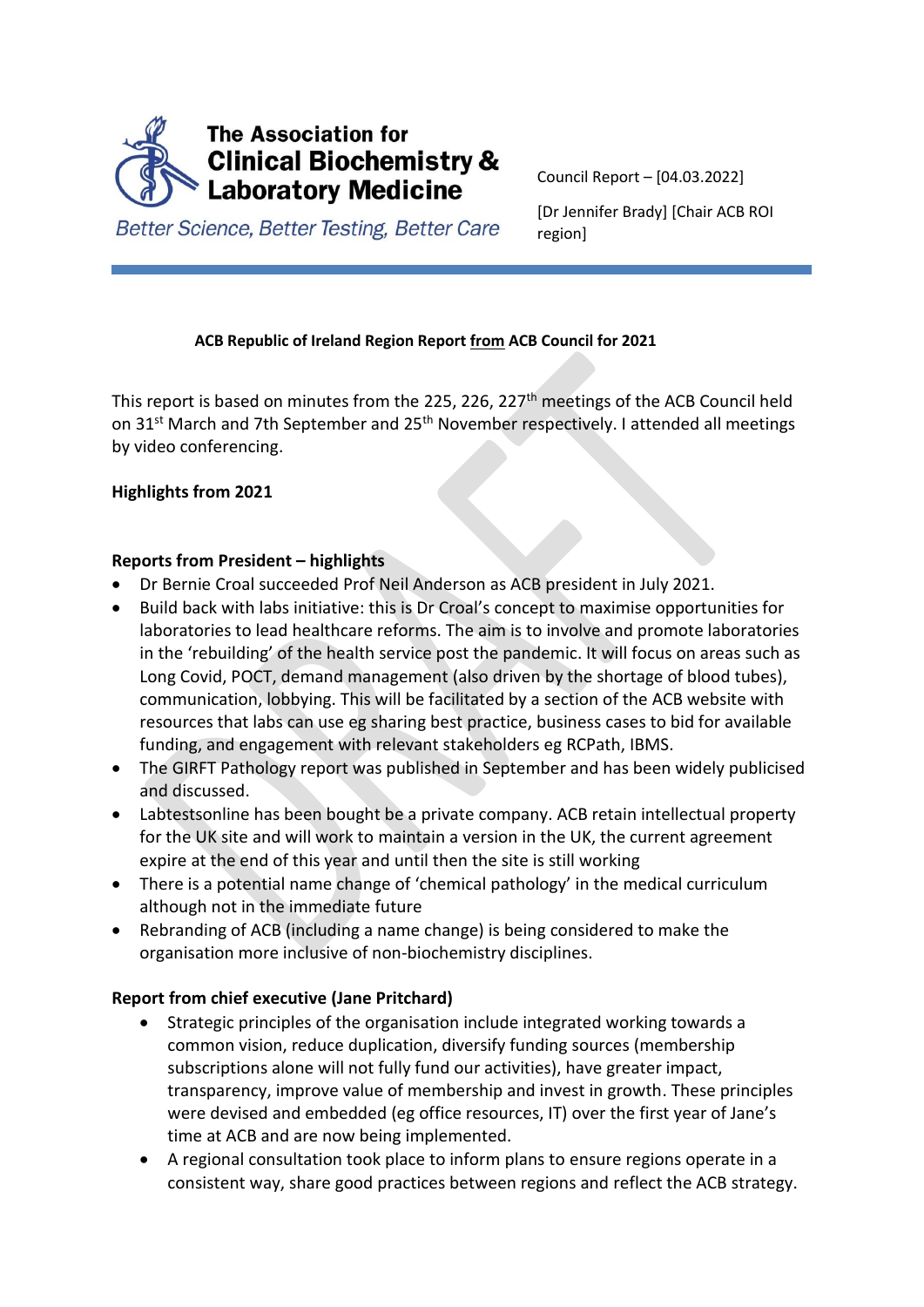JB met with JP to discuss our regional needs particularly in terms of scientific meetings. The aim of ACB is to continue to make scientific regional meetings free to members, and that is currently in place for virtual events.

- Industry partnerships was a key strategy for diversifying funding streams. An industry partnership with Abbott has been signed, the recent jointly hosted webinar on Integrated care one of the first examples of this in action. Further industry partnerships are being explored (expect at least one more in 2022), the aim of these are to be mutually beneficial arrangements in terms of fundings, access to ideas etc.
- A more transparent process of identifying the new president elect has been put in place by means of a nominations committee, with the process for the next president elect beginning in Jan 2022.
- Business cases have been submitted for funding for a laboratory medicine learning academy and a whole genome sequencing short course in 2022
- A mentoring programme has been explored by means of a membership survey and will be in place in Q3 2022.
- There are plans to further develop the website content, including an area for trainees
- Other plans for 2022 include new learning platforms, optimisation of website and enhanced social media communications, republication of some ACB books (old stock being sold on Amazon), benchmarking review of education diversity and inclusion, redesign of annual report

### **ACB finance**

- The deficit for 2021 was ~£50k
- The sale of the 4<sup>th</sup> floor of Tooley St was agreed, due to complete in 2022.
- Membership fees have increased in line with CPI (3% in 2022), and there has been an increase in membership applications, particularly from overseas.
- Membership subscription bands are to be reviewed in 2022 which is to be welcomed
- A review of investment strategy will take place in 2022

# **Chair of conference and events**

UKMedlab a success with >400 delegates and >4000 views.

The National meetings committee is replaced by the Committee for conferences and events, responsible for the delivery of the national meeting and co-ordinating a calender of regional events to ensure minimal overlap with dates and topics.

The regions will be surveyed about plans and requirements for meetings to try to optimise the offering in terms of content and timing of events

In person events in 2022 will include UKMedlab22 (London in November), a Freddie Flynn day organised by the clinical biochemistry group in RCPath, a residential training and management courses

### **The Scientific and Clinical Practice committee**

A review will take place in 2022 into scientific scholarships and awards and how these are funded.3 out of 10 applications were funded in 2021 to the total £22 635. Scientific scholarships are now called ACB Research & Innovations Grants and are now reviewed blind.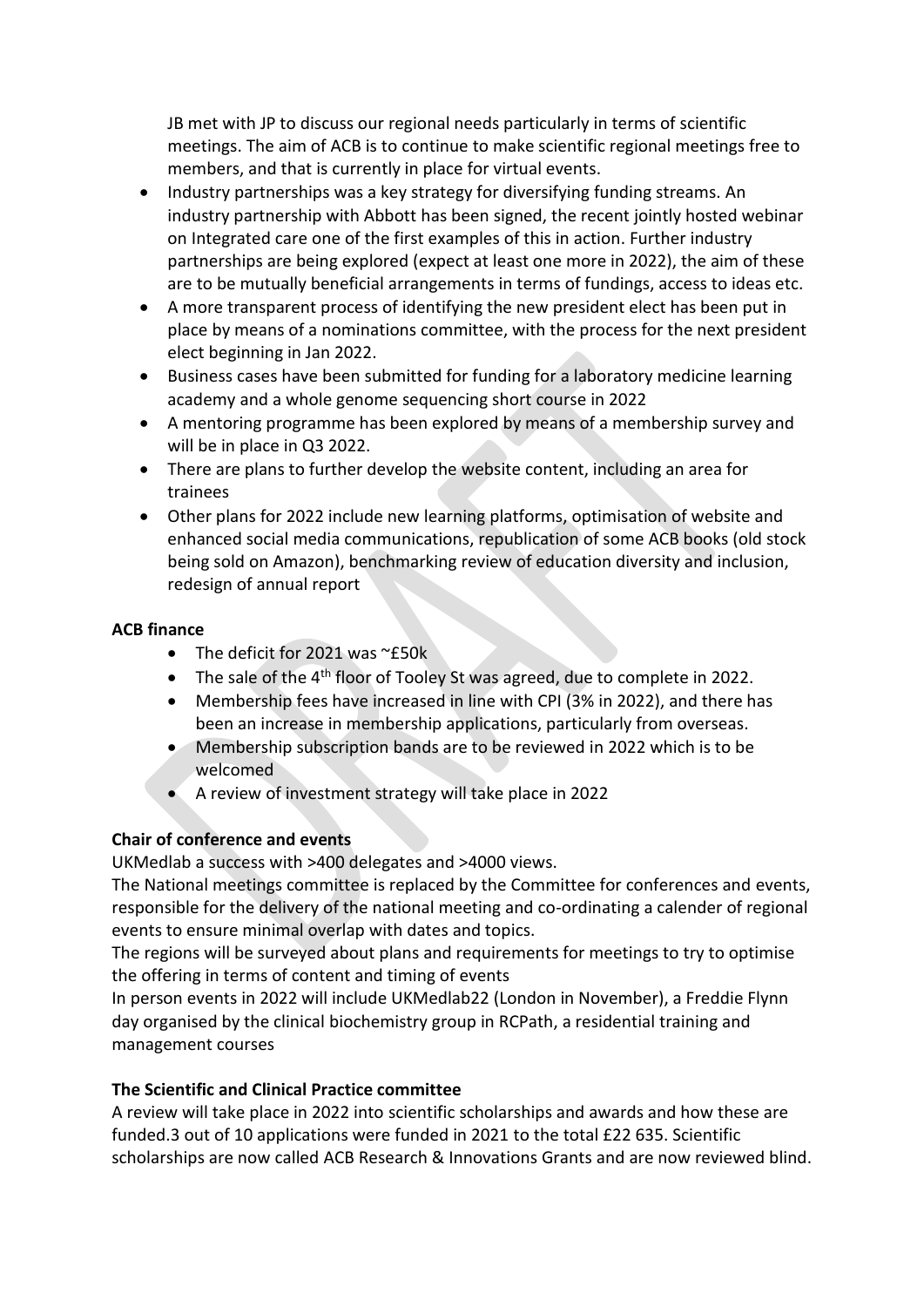This committee is the point of contact when expertise is often sought for guideline review eg NICE CKD updates.

Acitivities of this committee in 2021 included:

- Summary CKD guidance for ACB members-being prepared
- Genomics survey
- Partnered with GIRFT, UKNEQAS, and Renal association to produce a survey on AKI practices

• Responded to NICE request on CKD guidance around the 4 Variable risk equation recommendation

- Endorsement of JBDS-IP Hyperosmolar Hyperglyceamia guidance
	- Attend the Novartis Lp(a) taskforce to represent the ACB

## **Education, Training and Workforce**

Feedback on RCPath examinations has been problematic and Drs Croal and Borthwick are engaging with the college on this as well as improved resourcing and administration of the exams. There is a feeling of last minute changes and poor communication of these to trainees.

Advanced practice being used in some disciplines eg histopathology, and increased training places in microbiology

Issues with HHST training have been raised included trainees not getting sufficient support, There is a cases for thought section on the website.

### **Other committees**

Environmental sustainability being considered in all publications

The audit committee will be implementing a scheduling calender to ensure members are not inundated with too many surveys in quick succession.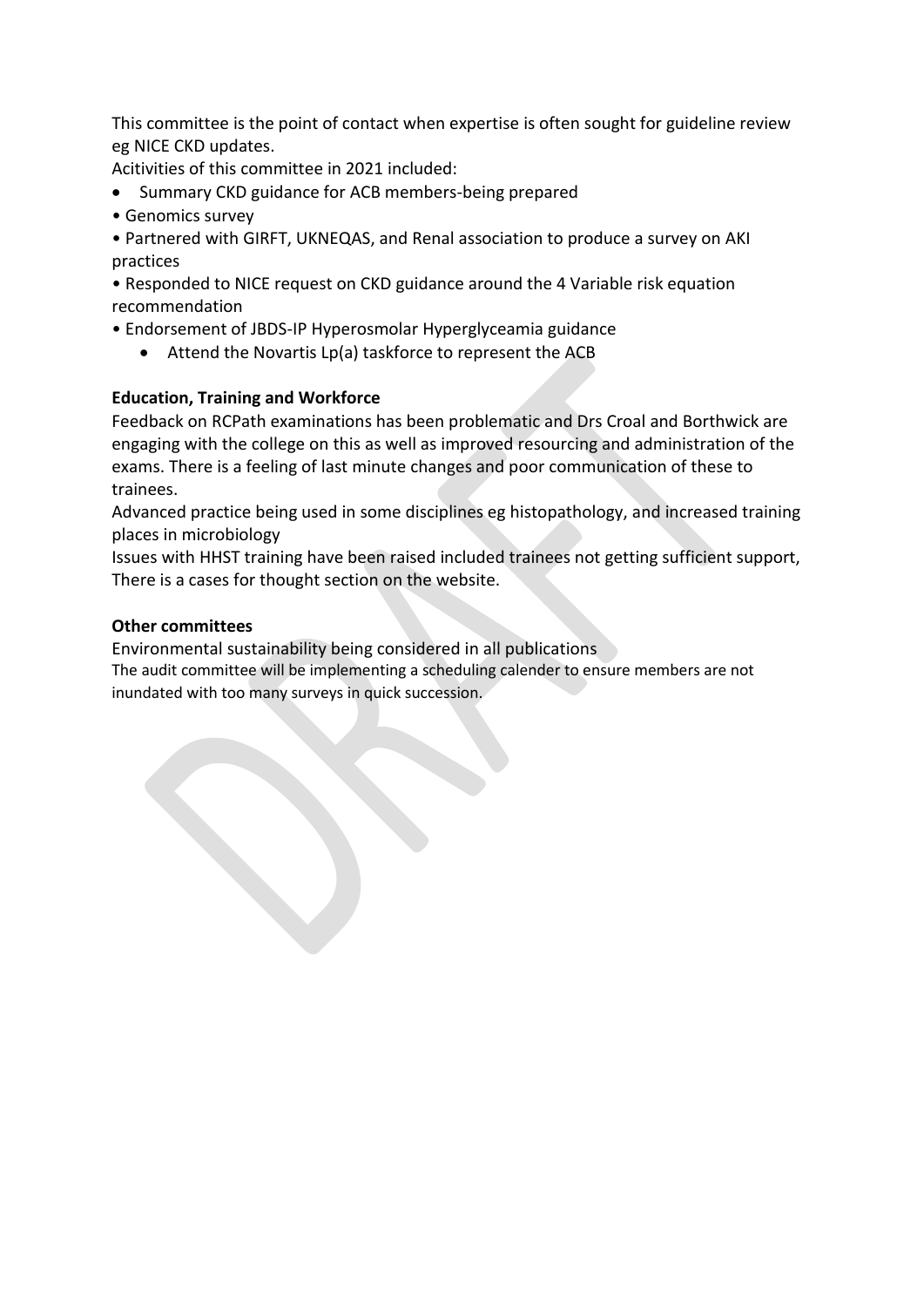## **Appendix C**

#### **Treasurers report AGM 2022**

| <b>Bank Summary</b>                                    | €        |
|--------------------------------------------------------|----------|
| Opening Balance 01/01/2021                             | 2,590.87 |
| Income Refund                                          | 0.01     |
| Expense - Bank Fees                                    | 60.90    |
| Expense - Reimbursement Speaker Tokens Conference 2021 | 256.75   |
| Expense - 2021 Conference ACBI share                   | 666.20   |
| <b>Closing Balance</b>                                 | 1,607.03 |
| Increase/(Decrease) in cash                            | 983.84   |

|                                                                                                                                                                                |                            | <b>GLASNEVIN</b>                                              |                                                                     | Tel (01) 8375178<br>Fax (01) 8378302<br>Branch code 90-06-23<br>Bank Identifier Code BOFIIE2D |  |  |
|--------------------------------------------------------------------------------------------------------------------------------------------------------------------------------|----------------------------|---------------------------------------------------------------|---------------------------------------------------------------------|-----------------------------------------------------------------------------------------------|--|--|
| Bank of Ireland $\circledast$                                                                                                                                                  |                            |                                                               |                                                                     |                                                                                               |  |  |
|                                                                                                                                                                                |                            | Your account name                                             | <b>ASSOC OF CLINICAL BIOCHEMISTS</b><br><b>CURRENT ACCOUNT</b>      |                                                                                               |  |  |
| ASSOC OF CLINICAL BIOCHEMISTS IR REGION<br>KAREN HEVERIN SENIOR BIOCHEMIST<br><b>DEPT CLINICAL BIOCHEMISTRY</b><br>CHEMICAL PATHOLOGY BEAUMONT HOSPITAL<br>DUBLIN <sub>9</sub> |                            | <b>Account number</b><br><b>IBAN</b><br><b>Statement date</b> | 13967982<br>IE44 BOFI 9006 2313 9679 82<br>20 Dec 2021<br>Number 35 |                                                                                               |  |  |
|                                                                                                                                                                                |                            |                                                               |                                                                     |                                                                                               |  |  |
|                                                                                                                                                                                |                            |                                                               | <b>Your Current Account Statement</b>                               |                                                                                               |  |  |
| Date                                                                                                                                                                           | <b>Transaction details</b> | Payments - out                                                | Payments - in                                                       | <b>Balance</b>                                                                                |  |  |
| 18 Dec 2020                                                                                                                                                                    | <b>BALANCE FORWARD</b>     |                                                               |                                                                     | 2,590.87                                                                                      |  |  |
| 31 Dec 2020                                                                                                                                                                    | NOTIFIED FEES              | 15.60                                                         |                                                                     | 2.575.27                                                                                      |  |  |
| 26 Mar 2021                                                                                                                                                                    | <b>NOTIFIED FEES</b>       | 15.10                                                         |                                                                     | 2.560.17                                                                                      |  |  |
| 13 May 2021                                                                                                                                                                    | 365 Online Karen He        | 256.75                                                        |                                                                     | 2.303.42                                                                                      |  |  |
| 25 Jun 2021                                                                                                                                                                    | <b>NOTIFIED FEES</b>       | 15.10                                                         |                                                                     | 2.288.32                                                                                      |  |  |
| 26 Jul 2021                                                                                                                                                                    | 365 Online ACBI            | 666.20                                                        |                                                                     | 1.622.12                                                                                      |  |  |
| 24 Sep 2021                                                                                                                                                                    | <b>NOTIFIED FEES</b>       | 15.10                                                         |                                                                     | 1,607.02                                                                                      |  |  |

This is an eligible deposit under the Deposit Guarantee Scheme. For more information, please see the 'Deposit Guarantee Scheme -<br>Depositor Information Sheet' which is available from your branch or on our website www.bankof

| <b>Annual Meeting Profit and Loss Account</b> |              |
|-----------------------------------------------|--------------|
|                                               |              |
| Fee Income                                    | £1,205.00    |
| Sponsorship                                   | 908.28<br>£  |
| <b>Total Income</b>                           | £ 2,113.28   |
| <b>Admin Support</b>                          | 750.00<br>-£ |
| Speaker Tokens                                | -£<br>220.97 |
| <b>Bank Charges</b>                           | -£<br>2.54   |
| <b>Total Expenses</b>                         | $-E$ 973.51  |
| <b>Net Profit</b>                             | £1,139.77    |
| ACB ROI share                                 | f<br>569.89  |
| <b>ACBI</b> share                             | f<br>569.89  |
| ACBI share $\epsilon$ (Fx rate 0.86)          | €<br>666.20  |

*Prepared by Karen Heverin, ACB Republic of Ireland Regional Treasurer 05/03/2022.*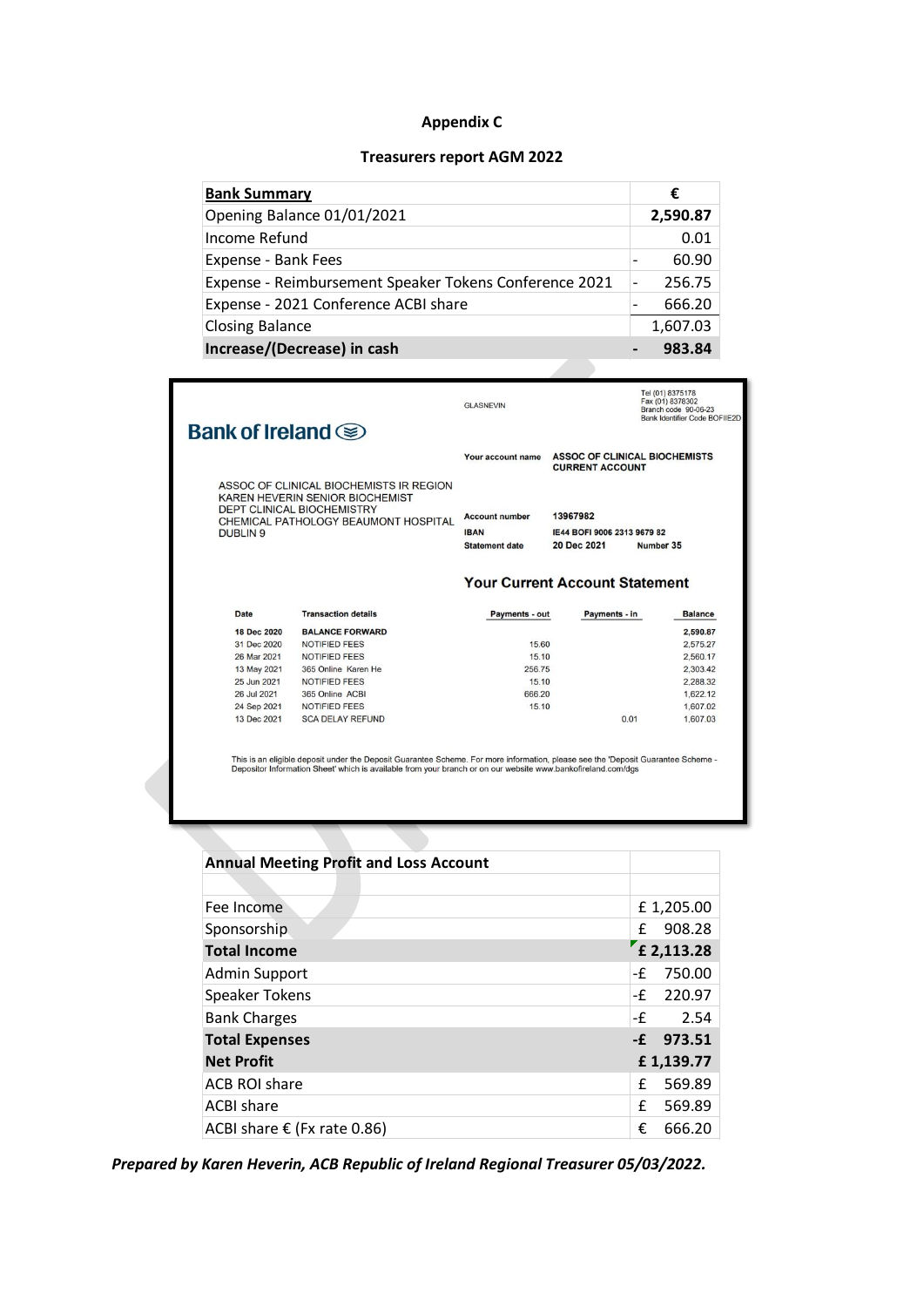#### **Appendix D**

#### **ACB Republic of Ireland Regional Tutor's report AGM 2022**

#### **2021 report summary**

Currently, there are 10 Clinical Biochemists attending the formal ACBI FRCPath tutorials. As of February 2022 there are 5 Clinical Biochemists preparing for part 1 and 5 preparing for part 2.

Two Clinical Biochemist who sat part 1 in Autumn 2021 passed the exams.

One Clinical Biochemist who sat part 1 of part 2 in Spring 2021 passed the exam.

One Clinical Biochemist had registered to sit part 2 of part 2 in August 2021 however there was ambiguity over whether it would be online/in person. Notification of in person exam came too late for the person to attend so had to reschedule.

One Clinical Biochemist has registered for the Spring 2022 exam part 1.

There were several disruptions for 2021 tutorial schedule, The ongoing Covid pandemic of Covid and a cyber-attack on the HSE in May and June impacted the schedule and availability of participants to attend the tutorials. Tutorials were held online by zoom

### Meetings and tutorials

Meetings:

| January $-$ | ACB/ACBI joint scientific meeting                                       |
|-------------|-------------------------------------------------------------------------|
| $June -$    | ACB UKMEDLAB 21 training day covering paediatrics and FRCPath 2         |
| November    | ACBI trainee day covering evidence based medicine/critical appraisal    |
| November    | ACBI conference - IQC workshop hosted by volunteers from the study      |
|             | group                                                                   |
| Tutorials:  |                                                                         |
| February    | Renal and DM facilitated by Dr Peadar McGing                            |
| March       | TDM and TDX facilitated by Rachel Cullen Consultant Clinical Biochemist |
|             | and Dr Duncan Stephen Clinical Toxicologist                             |
| April       | Duty Biochemist Scenarios by Dr Paula OShea                             |

| May | Calcium/bone and Vitamin D facilitated by Martin Healy. Had to |  |  |  |  |  |
|-----|----------------------------------------------------------------|--|--|--|--|--|
|     | deferred due to HSE cyber attack to sept                       |  |  |  |  |  |

September ACBI Assessments October Paediatrics facilitated by Dr Jennifer Brady December None as no feedback from group

Formal ACBI assessments took place online in September 2021. Appraisers were Dr Graham Lee, and Rachel Cullen. There was a new external assessor - Dr Jenny Hamilton , Belfast Trust Hospital. Dr Gráinne Connolly stepped down as the external assessor in 2021 after 4 years. Assessments included a brief review of their last year, an overview of the mandatory log book and a discussion on their plans and requirements.

Dr Janice Reeve commenced Maternity leave in June 2021

*Prepared by Rachel Cullen (in lieu of Dr Janice Reeve), ACBI Republic of Ireland Regional Tutor 05/03/2022.*